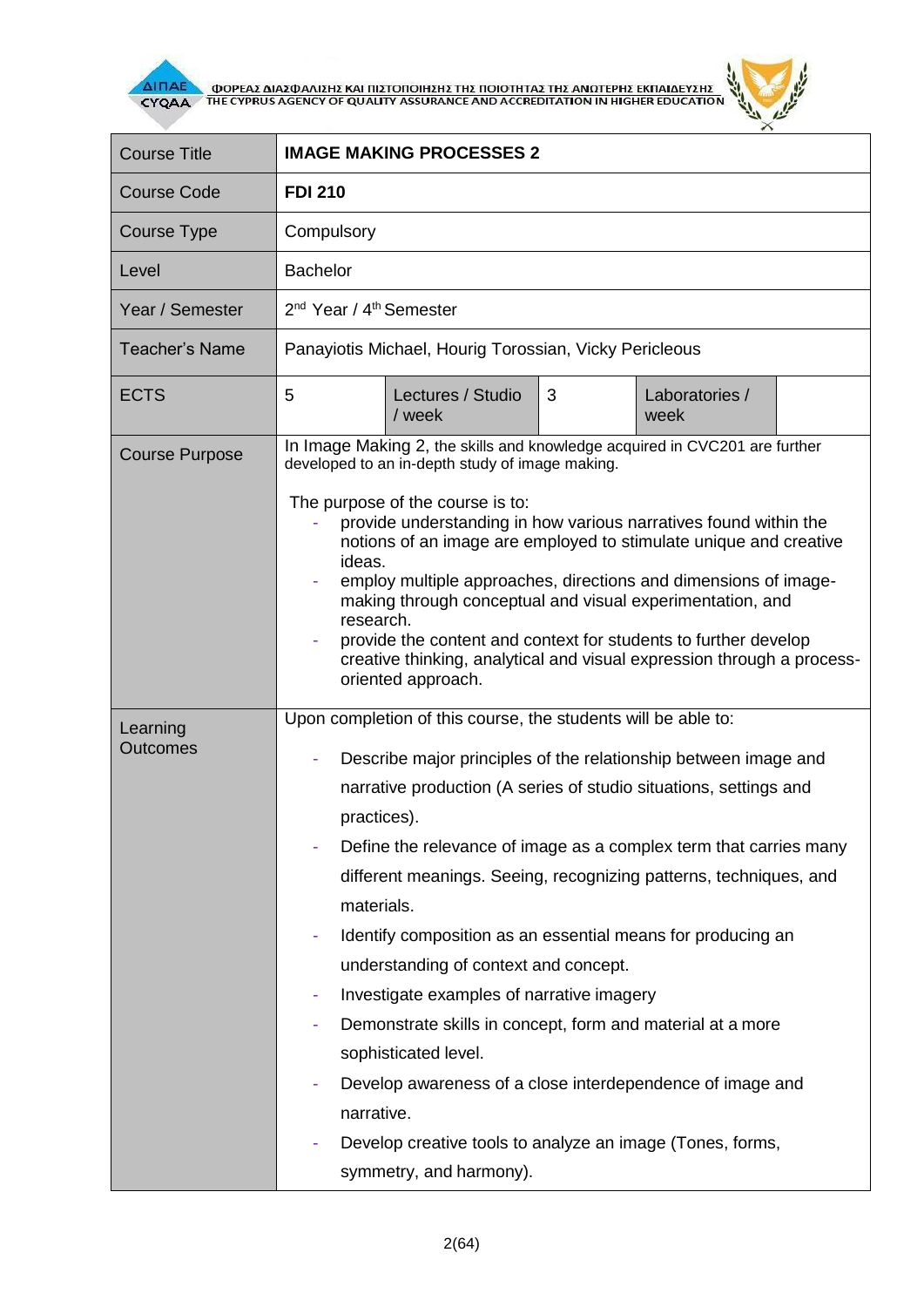

 $\overline{\Delta}$  (ΠΑΕ<br>CYQAA THE CYPRUS AGENCY OF QUALITY ASSURANCE AND ACCREDITATION IN HIGHER EDUCATION

Create a body of work demonstrating a unique approach, vision and style.

لميد

| Prerequisites           | <b>FDI 201</b><br>Corequisites                                                                                                                                                                                                                                                                                                                                                                                                                                                                                                                                                                                                                                                                                                                                                                           |
|-------------------------|----------------------------------------------------------------------------------------------------------------------------------------------------------------------------------------------------------------------------------------------------------------------------------------------------------------------------------------------------------------------------------------------------------------------------------------------------------------------------------------------------------------------------------------------------------------------------------------------------------------------------------------------------------------------------------------------------------------------------------------------------------------------------------------------------------|
| <b>Course Content</b>   | Image Making Processes 2 explores further the reproduction of an image<br>through digital and traditional image-making techniques. Studio based and<br>theoretical work is used to further develop students' analytical, research and<br>methodological skills, critical thinking and working processes, and to<br>support experimentation. Emphasis is placed on the development of<br>concept, creative means, and appropriate associations with critical issues<br>and ideas. Final products should reflect an interesting thinking process,<br>aesthetic values and an intelligent creative language.                                                                                                                                                                                                |
|                         | Image and narrative                                                                                                                                                                                                                                                                                                                                                                                                                                                                                                                                                                                                                                                                                                                                                                                      |
|                         | The image in art, design, film, comics, etc., as a complex term that                                                                                                                                                                                                                                                                                                                                                                                                                                                                                                                                                                                                                                                                                                                                     |
|                         | carries many different meanings; seeing, recognizing patterns,                                                                                                                                                                                                                                                                                                                                                                                                                                                                                                                                                                                                                                                                                                                                           |
|                         | techniques, and materials.                                                                                                                                                                                                                                                                                                                                                                                                                                                                                                                                                                                                                                                                                                                                                                               |
|                         | The engagement of composition, technique, materials, aspects of                                                                                                                                                                                                                                                                                                                                                                                                                                                                                                                                                                                                                                                                                                                                          |
|                         | time, history and social behavior in the process of constructing                                                                                                                                                                                                                                                                                                                                                                                                                                                                                                                                                                                                                                                                                                                                         |
|                         | narratives in art and design works.                                                                                                                                                                                                                                                                                                                                                                                                                                                                                                                                                                                                                                                                                                                                                                      |
|                         | The creation of narrative imagery variations in response to a given                                                                                                                                                                                                                                                                                                                                                                                                                                                                                                                                                                                                                                                                                                                                      |
|                         | theme and through digital and traditional image-making techniques                                                                                                                                                                                                                                                                                                                                                                                                                                                                                                                                                                                                                                                                                                                                        |
|                         | <b>Visual diary</b>                                                                                                                                                                                                                                                                                                                                                                                                                                                                                                                                                                                                                                                                                                                                                                                      |
|                         | The visual diary as a personal space to work within visually, and                                                                                                                                                                                                                                                                                                                                                                                                                                                                                                                                                                                                                                                                                                                                        |
|                         | record and store personal observations, ideas and thoughts.                                                                                                                                                                                                                                                                                                                                                                                                                                                                                                                                                                                                                                                                                                                                              |
|                         | The significance of visual diary in the development of creativity.                                                                                                                                                                                                                                                                                                                                                                                                                                                                                                                                                                                                                                                                                                                                       |
|                         | The production of a visual diary of a narrative of ideas and thoughts                                                                                                                                                                                                                                                                                                                                                                                                                                                                                                                                                                                                                                                                                                                                    |
|                         | based on a chosen subject                                                                                                                                                                                                                                                                                                                                                                                                                                                                                                                                                                                                                                                                                                                                                                                |
| Teaching<br>Methodology | The taught part of the course is delivered through lectures and visual<br>presentations. Extensive project briefing, analysis and visual examples are<br>part of the content. Through in-class practical drawing workshops and short<br>exercises, students are encouraged to experiment and expand their creative<br>vision. Group critiques of student's work allow for a thorough examination of<br>the class progress, while at the same time, the student receives acute<br>feedback on their work. Though the creative use of drawing, sketching,<br>photocopying, and collage, students are further encouraged in developing<br>their work. The e-learning site of the course is also a valuable tool as<br>students can have access to various references as well as notes of class<br>lectures. |
| <b>Bibliography</b>     | <b>Book References</b>                                                                                                                                                                                                                                                                                                                                                                                                                                                                                                                                                                                                                                                                                                                                                                                   |
|                         |                                                                                                                                                                                                                                                                                                                                                                                                                                                                                                                                                                                                                                                                                                                                                                                                          |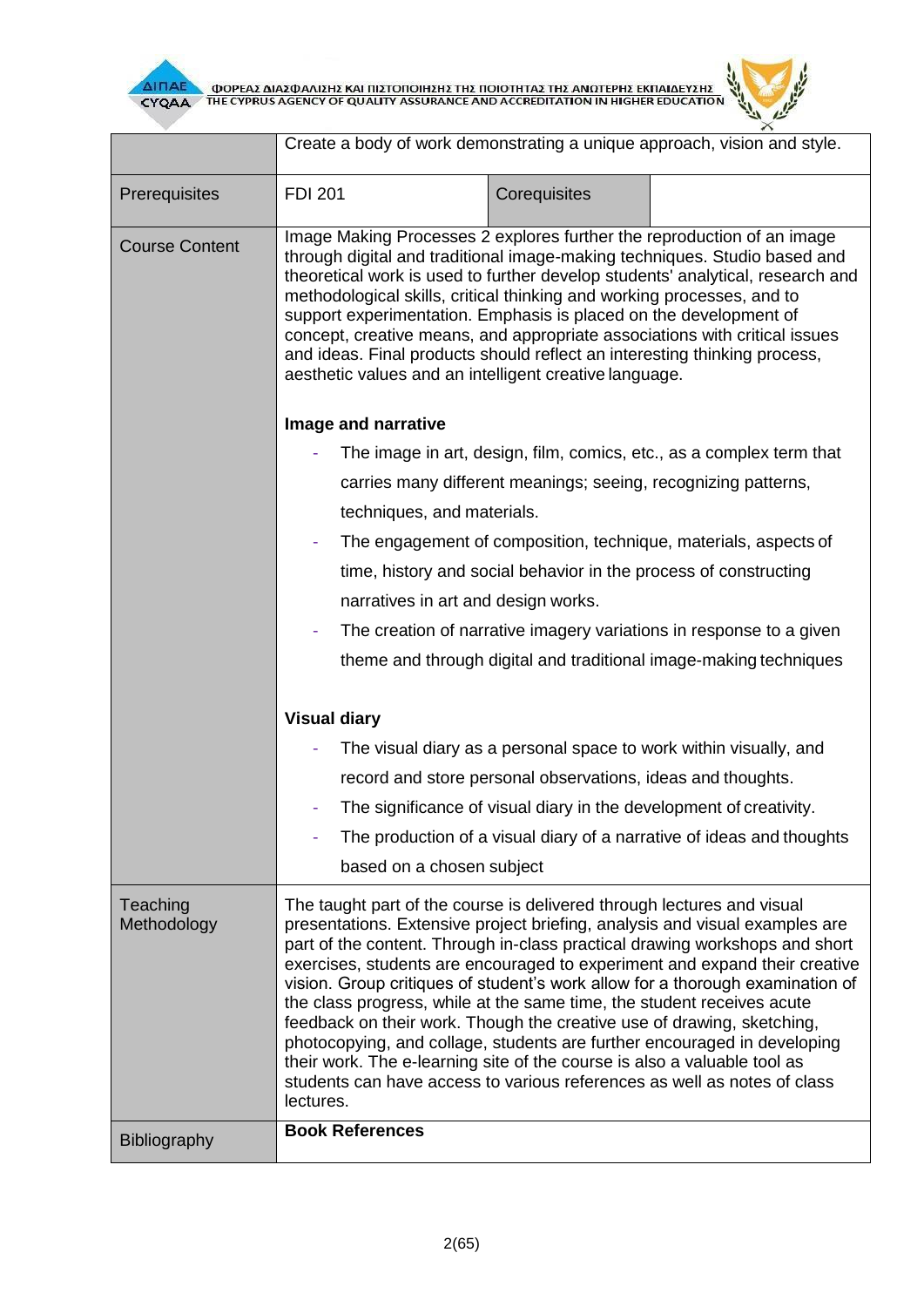

 $\frac{1}{\sqrt{2\pi}}\sum_{i=1}^N$ **AITIAE A OOPEAS AIAS DANISHS KAI TIISTOTOIHSHS THS TOIOTHTAS THE ANOTEPHS EKTIAIAEYSHS** 

 $\mathbf{z}$ 

|            | 1. Grosenick, U., (Ed.), Art Now vol 2, Taschen: Hong Kong, Koln, London,     |
|------------|-------------------------------------------------------------------------------|
|            | Los Angeles, Madrid, Paris, Tokyo, 2005                                       |
|            | 2. Collins, J., Sculpture Today, Phaidon: London, New York, 2007              |
|            | 3. Werner Holzwarth, H., (Ed.), Art Now vol 3, Taschen: Hong Kong, Koln,      |
|            | London, Los Angeles, Madrid, Paris, Tokyo, 2008                               |
|            | 4. Abstract America, Rizzoli: New York, 2009                                  |
|            | 5. Frankel, D., On Line. Drawing through the twentieth Century, MoMA:         |
|            | New York, 2010                                                                |
|            | 6. Davidson, M. (Ed.), Contemporary Drawing. Key Concepts and                 |
|            | Techniques. Watson Guptil: New York, 2011                                     |
|            | 7. Maslen M. & Southern J. (Eds.), Drawing Projects. An Exploration of the    |
|            | Language of Drawing. Black Dog Publishing: London, 2011                       |
|            | 8. Bellmer H., Anatomy of the Image, Atlas Press, London, 2005                |
|            | 9. James H., The Figure in the Carpet, Dodo Press, London 2007                |
|            | 10. Simmel G., The picture frame: An esthetic study, Key Sociologists /       |
|            | Peter Hamilton, London                                                        |
|            | 11. Beckett S., The Image, Editions de Minuit: Paris, 1988                    |
|            | 12. Bonnefoy Y., Image and Presence, The Johns Hopkins University Press:      |
|            | 1984                                                                          |
|            | 13. Merleau-Ponty M., The eye and the mind, Northwestern University           |
|            | Press: 1964                                                                   |
|            | 14. Busch D., Klanten R. (Ed), The Age of Collage: Contemporary Collage in    |
|            | Modern Art. Gestalten: Berlin, 2013                                           |
|            | 15. Busch D., Klanten R. (Ed), The Age of Collage Vol. 2: Contemporary        |
|            | Collage in Modern Art. Gestalten: Berlin, 2016                                |
|            | 16. Clayton M., Leonardo da Vinci: A Life in Drawing, Royal Collection Trust: |
|            | London, 2018                                                                  |
|            | 17. Tolman V., Goya: Drawings and Etchings. Valene Tolman: 2015               |
|            | 18. Glozer L., Greub T., Schama S., Kirk Varnedoe K., (Authors), Del          |
|            | Roscio N. (Editor), The Essential Cy Twombly. Thames & Hudson Ltd:            |
|            | London, 2014                                                                  |
|            |                                                                               |
| Assessment | Overall the course is evaluated as follows:                                   |
|            |                                                                               |
|            | <b>Final Assessment 34%</b>                                                   |
|            | Design Intelligence 40%,                                                      |
|            | Research and Methodology 20%,                                                 |
|            | Experimentation and Analysis 20%,                                             |
|            | Time management and Presentation 20%                                          |
|            |                                                                               |
|            | <b>Course work 66%</b>                                                        |
|            | Interim Critique 33%                                                          |
|            | Final Critique 33%                                                            |
|            |                                                                               |
|            | Specific requirements for given projects and the assessment criteria are      |
|            | written down on project briefs that are handed out to students.               |
|            |                                                                               |
|            | Students are continually assessed throughout the semester via sketchbook      |
|            | and rough work presentations, group and individual discussions, and mid-      |
|            | project and final oral presentations. Usually, two major projects are handed  |
|            | out in the semester, carrying a 50% weight each, along with several short in- |
|            | class exercises. The projects are evaluated in a mid-critique where initial   |